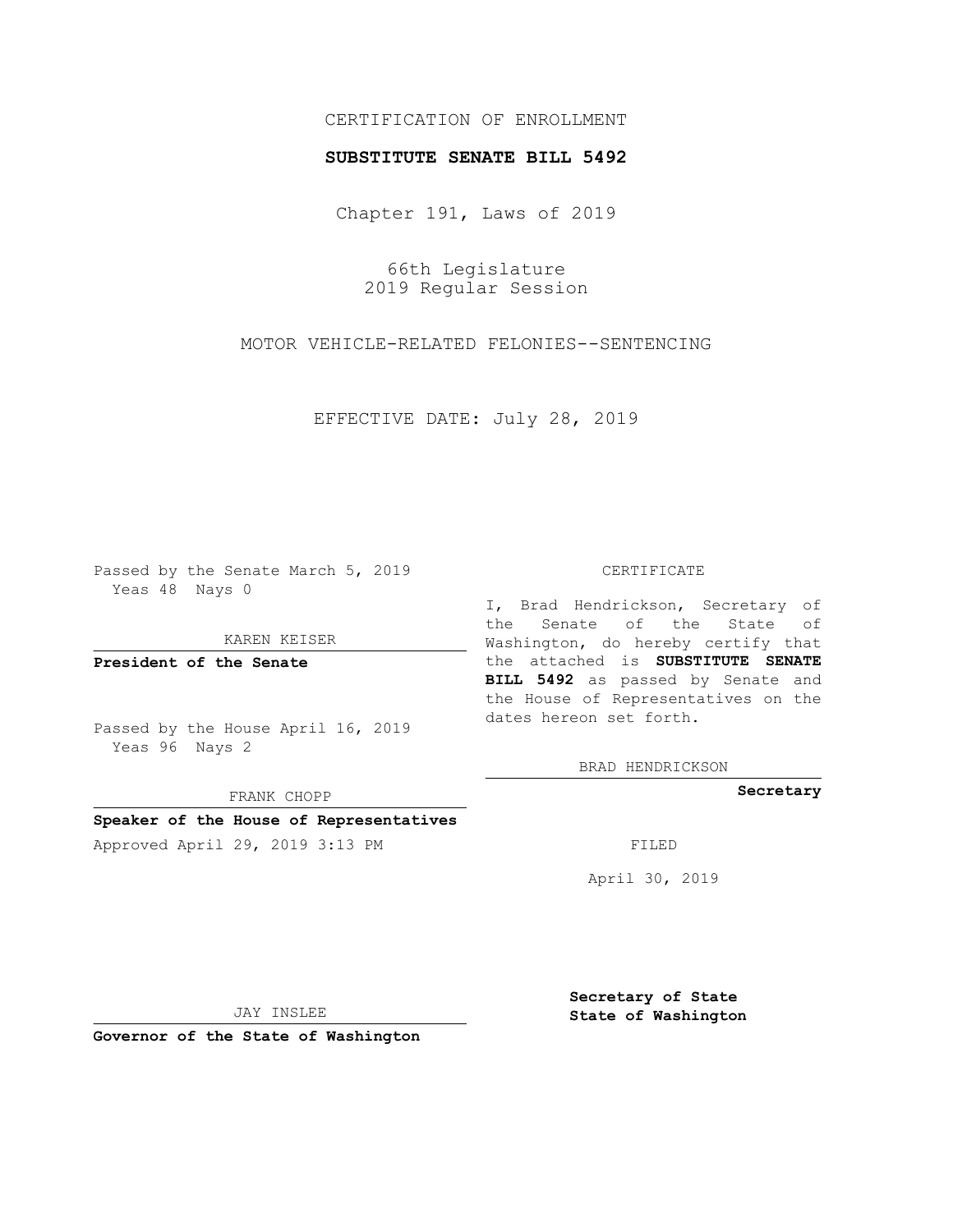## **SUBSTITUTE SENATE BILL 5492**

Passed Legislature - 2019 Regular Session

**State of Washington 66th Legislature 2019 Regular Session**

**By** Senate Law & Justice (originally sponsored by Senators Billig, Padden, Pedersen, Holy, and Dhingra)

READ FIRST TIME 02/15/19.

 AN ACT Relating to sentencing of motor vehicle-related felonies; amending RCW 9.94A.501; reenacting and amending RCW 9.94A.505; adding a new section to chapter 9.94A RCW; prescribing penalties; and 4 providing an expiration date.

5 BE IT ENACTED BY THE LEGISLATURE OF THE STATE OF WASHINGTON:

6 NEW SECTION. **Sec. 1.** A new section is added to chapter 9.94A 7 RCW to read as follows:

 (1) Notwithstanding the provisions of RCW 9.94A.701 and 9.94A.702 and subject to the provisions of this section, a court may sentence an offender to community custody for a period of six to twelve months when the midpoint of the standard sentence range is greater than one year and the person is being sentenced for one of the following 13 crimes:

14 (a) Theft of a motor vehicle (RCW 9A.56.065);

15 (b) Possession of a stolen vehicle (RCW 9A.56.068);

16 (c) Taking a motor vehicle without permission in the first degree 17 (RCW 9A.56.070);

18 (d) Taking a motor vehicle without permission in the second 19 degree (RCW 9A.56.075); or

(e) Attempt of (a) or (b) of this subsection.20

p. 1 SSB 5492.SL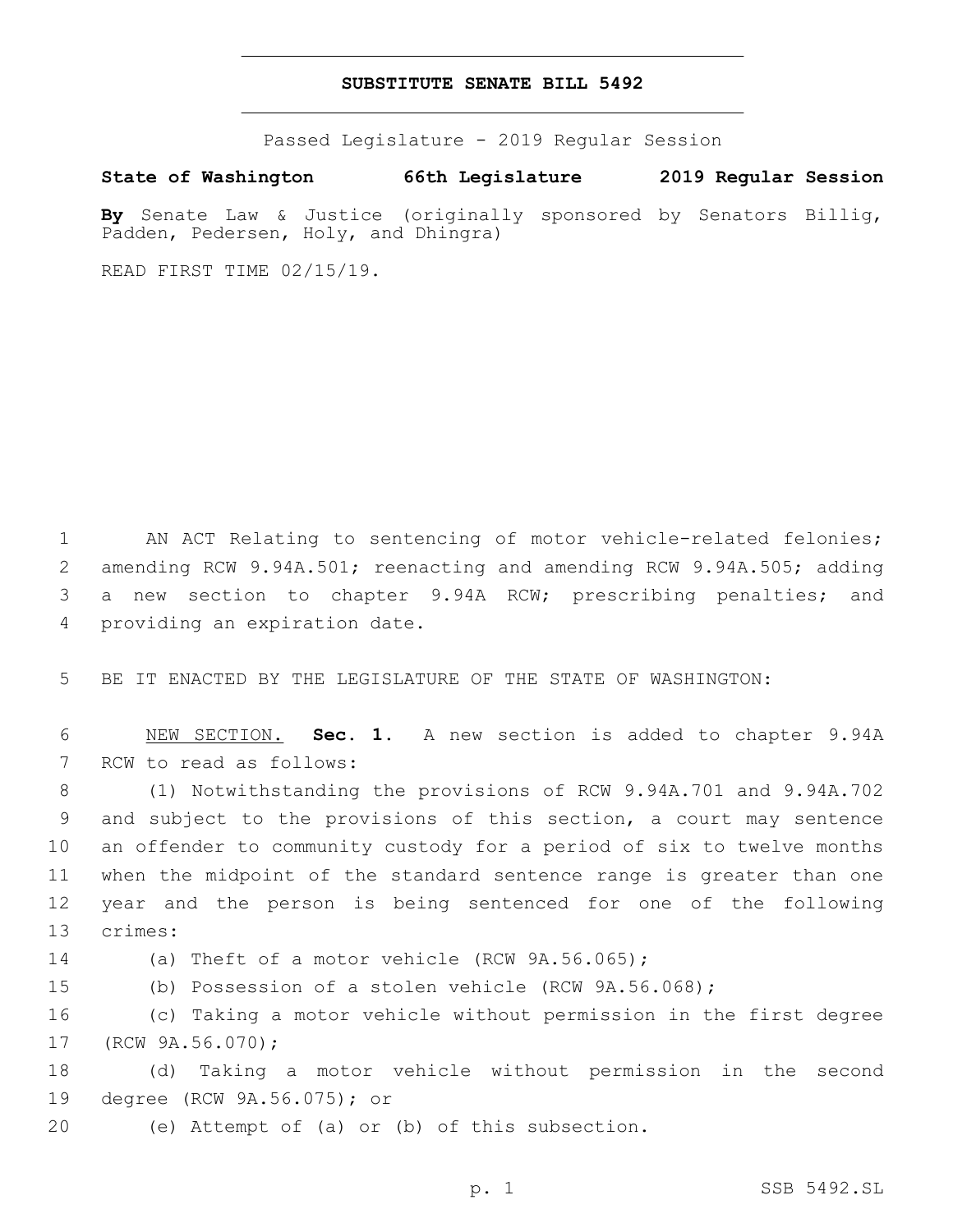(2) The department shall conduct an assessment of the offender and identify programming and services that would be appropriate to address the offender's needs. To the extent possible, the department shall make available the programming identified by the assessment 5 while the offender is on community custody.

 (3) For purposes of this section, the offender's sentence of incarceration may not exceed the mid-point of the standard sentence range reduced by one-third of the ordered term of community custody.

 (4) An offender receiving a sentence under this section is not eligible for earned release time under RCW 9.94A.729 in excess of 11 one-third of the total sentence.

 (5) No later than November 1, 2025, the department shall submit a report to the governor and the appropriate committees of the legislature analyzing the effectiveness of supervision in reducing recidivism among offenders committing felonies relating to the theft or taking of a motor vehicle. The department shall consult with the Washington state institute for public policy in guiding its data 18 tracking efforts and preparing the report.

19 (6) This section expires June 30, 2026.

 **Sec. 2.** RCW 9.94A.501 and 2016 sp.s. c 28 s 1 are each amended 21 to read as follows:

 (1) The department shall supervise the following offenders who are sentenced to probation in superior court, pursuant to RCW 24 9.92.060, 9.95.204, or 9.95.210:

(a) Offenders convicted of:25

(i) Sexual misconduct with a minor second degree;

(ii) Custodial sexual misconduct second degree;

(iii) Communication with a minor for immoral purposes; and

(iv) Violation of RCW 9A.44.132(2) (failure to register); and

(b) Offenders who have:30

 (i) A current conviction for a repetitive domestic violence offense where domestic violence has been pleaded and proven after 33 August 1, 2011; and

 (ii) A prior conviction for a repetitive domestic violence offense or domestic violence felony offense where domestic violence 36 has been pleaded and proven after August 1, 2011.

 (2) Misdemeanor and gross misdemeanor offenders supervised by the department pursuant to this section shall be placed on community 39 custody.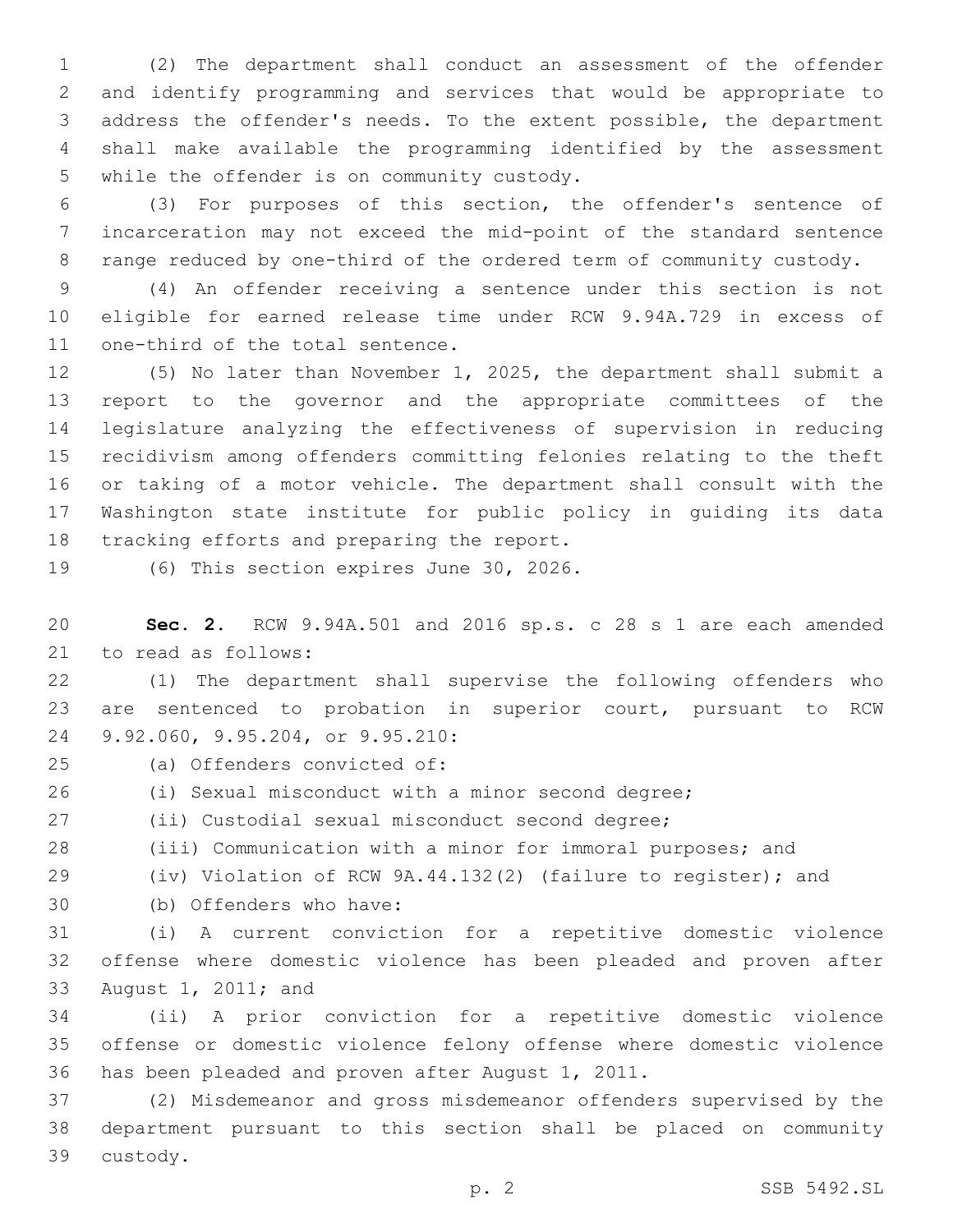(3) The department shall supervise every felony offender sentenced to community custody pursuant to RCW 9.94A.701 or 9.94A.702 whose risk assessment classifies the offender as one who is at a high 4 risk to reoffend.

 (4) Notwithstanding any other provision of this section, the department shall supervise an offender sentenced to community custody 7 regardless of risk classification if the offender:

 (a) Has a current conviction for a sex offense or a serious violent offense and was sentenced to a term of community custody pursuant to RCW 9.94A.701, 9.94A.702, or 9.94A.507;

 (b) Has been identified by the department as a dangerous mentally 12 ill offender pursuant to RCW 72.09.370;

 (c) Has an indeterminate sentence and is subject to parole 14 pursuant to RCW 9.95.017;

 (d) Has a current conviction for violating RCW 9A.44.132(1) (failure to register) and was sentenced to a term of community 17 custody pursuant to RCW 9.94A.701;

 (e)(i) Has a current conviction for a domestic violence felony offense where domestic violence has been pleaded and proven after August 1, 2011, and a prior conviction for a repetitive domestic violence offense or domestic violence felony offense where domestic violence was pleaded and proven after August 1, 2011. This subsection (4)(e)(i) applies only to offenses committed prior to July 24, 2015;

 (ii) Has a current conviction for a domestic violence felony offense where domestic violence was pleaded and proven. The state and its officers, agents, and employees shall not be held criminally or civilly liable for its supervision of an offender under this 28 subsection (4)(e)(ii) unless the state and its officers, agents, and 29 employees acted with gross negligence;

 (f) Was sentenced under RCW 9.94A.650, 9.94A.655, 9.94A.660,  $(6)$   $(6)$   $9.94A.670$ , or section 1 of this act;

(g) Is subject to supervision pursuant to RCW 9.94A.745; or

 (h) Was convicted and sentenced under RCW 46.61.520 (vehicular homicide), RCW 46.61.522 (vehicular assault), RCW 46.61.502(6) (felony DUI), or RCW 46.61.504(6) (felony physical control).

 (5) The department shall supervise any offender who is released by the indeterminate sentence review board and who was sentenced to community custody or subject to community custody under the terms of 39 release.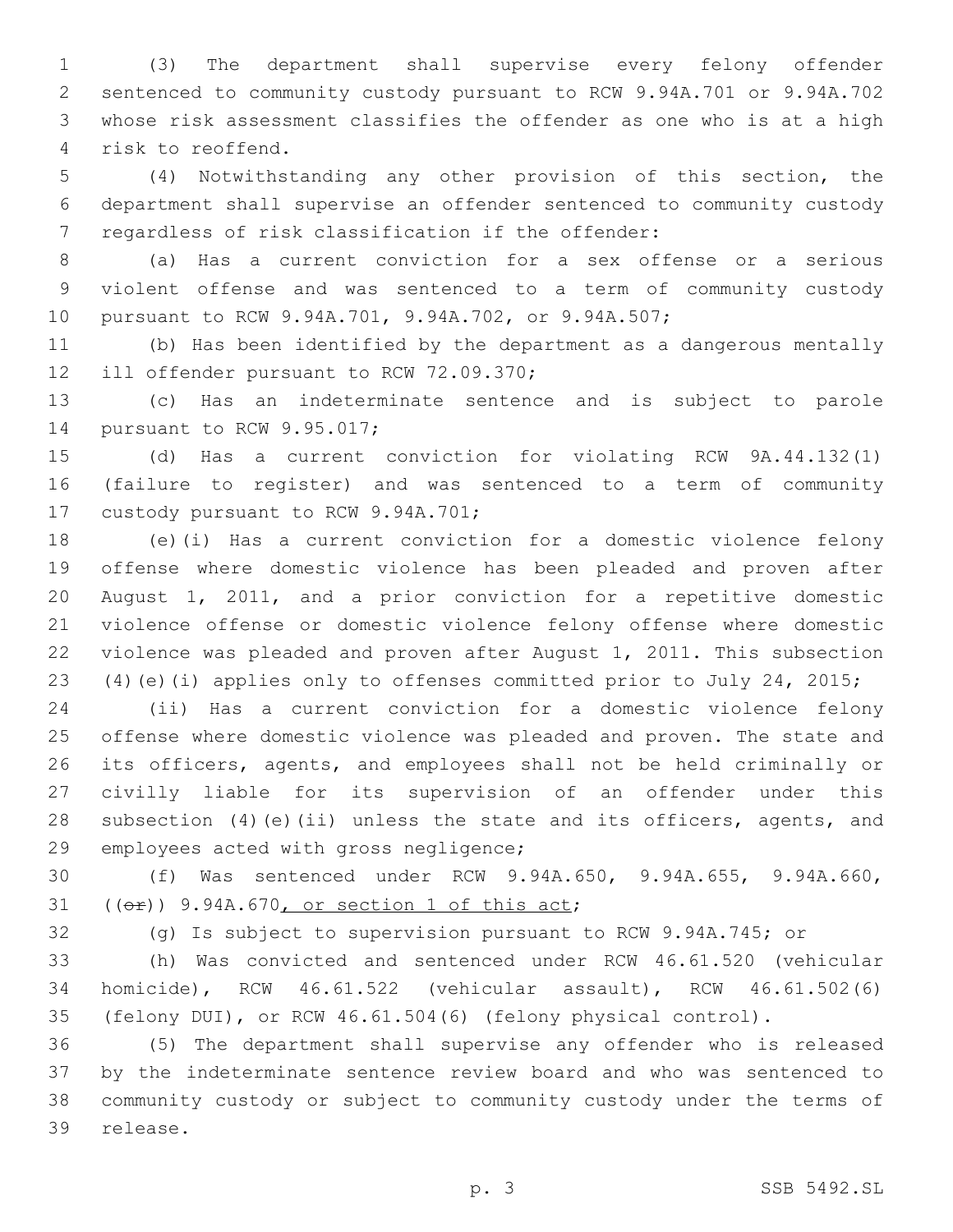(6) The department is not authorized to, and may not, supervise any offender sentenced to a term of community custody or any probationer unless the offender or probationer is one for whom supervision is required under this section or RCW 9.94A.5011.

 (7) The department shall conduct a risk assessment for every felony offender sentenced to a term of community custody who may be subject to supervision under this section or RCW 9.94A.5011.

 (8) The period of time the department is authorized to supervise an offender under this section may not exceed the duration of community custody specified under RCW 9.94B.050, 9.94A.701 (1) through (8), or 9.94A.702, except in cases where the court has imposed an exceptional term of community custody under RCW 9.94A.535.

 **Sec. 3.** RCW 9.94A.505 and 2015 c 287 s 10 and 2015 c 81 s 1 are 14 each reenacted and amended to read as follows:

 (1) When a person is convicted of a felony, the court shall 16 impose punishment as provided in this chapter.

 (2)(a) The court shall impose a sentence as provided in the 18 following sections and as applicable in the case:

 (i) Unless another term of confinement applies, a sentence within the standard sentence range established in RCW 9.94A.510 or 21 9.94A.517;

 (ii) RCW 9.94A.701 and 9.94A.702, relating to community custody; (iii) RCW 9.94A.570, relating to persistent offenders;

(iv) RCW 9.94A.540, relating to mandatory minimum terms;

(v) RCW 9.94A.650, relating to the first-time offender waiver;

 (vi) RCW 9.94A.660, relating to the drug offender sentencing 27 alternative;

 (vii) RCW 9.94A.670, relating to the special sex offender 29 sentencing alternative;

 (viii) RCW 9.94A.655, relating to the parenting sentencing 31 alternative;

(ix) RCW 9.94A.507, relating to certain sex offenses;

(x) RCW 9.94A.535, relating to exceptional sentences;

 (xi) RCW 9.94A.589, relating to consecutive and concurrent 35 sentences;

 (xii) RCW 9.94A.603, relating to felony driving while under the influence of intoxicating liquor or any drug and felony physical control of a vehicle while under the influence of intoxicating liquor or any drug;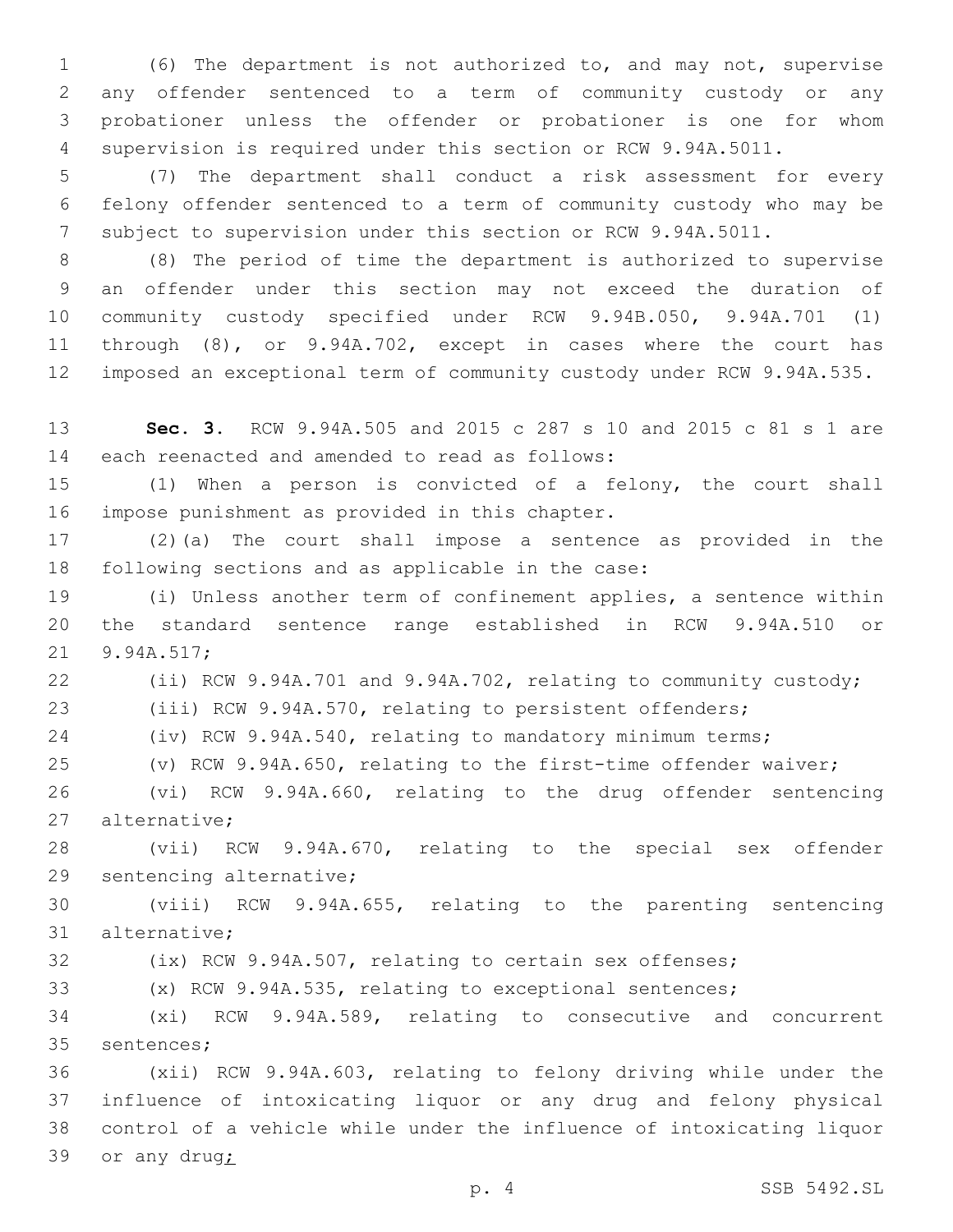(xiii) Section 1 of this act, relating to the theft or taking of 2 a motor vehicle.

 (b) If a standard sentence range has not been established for the offender's crime, the court shall impose a determinate sentence which may include not more than one year of confinement; community restitution work; a term of community custody under RCW 9.94A.702 not to exceed one year; and/or other legal financial obligations. The court may impose a sentence which provides more than one year of confinement and a community custody term under RCW 9.94A.701 if the court finds reasons justifying an exceptional sentence as provided in 11 RCW 9.94A.535.

 (3) If the court imposes a sentence requiring confinement of thirty days or less, the court may, in its discretion, specify that the sentence be served on consecutive or intermittent days. A sentence requiring more than thirty days of confinement shall be served on consecutive days. Local jail administrators may schedule court-ordered intermittent sentences as space permits.

 (4) If a sentence imposed includes payment of a legal financial obligation, it shall be imposed as provided in RCW 9.94A.750, 20 9.94A.753, 9.94A.760, and 43.43.7541.

 (5) Except as provided under RCW 9.94A.750(4) and 9.94A.753(4), a court may not impose a sentence providing for a term of confinement or community custody that exceeds the statutory maximum for the crime 24 as provided in chapter 9A.20 RCW.

 (6) The sentencing court shall give the offender credit for all confinement time served before the sentencing if that confinement was solely in regard to the offense for which the offender is being 28 sentenced.

 (7) The sentencing court shall not give the offender credit for any time the offender was required to comply with an electronic monitoring program prior to sentencing if the offender was convicted 32 of one of the following offenses:

# 33 (a) A violent offense:

34 (b) Any sex offense;

35 (c) Any drug offense;

 (d) Reckless burning in the first or second degree as defined in 37 RCW 9A.48.040 or 9A.48.050;

- (e) Assault in the third degree as defined in RCW 9A.36.031;
- 39 (f) Assault of a child in the third degree;
- (g) Unlawful imprisonment as defined in RCW 9A.40.040; or